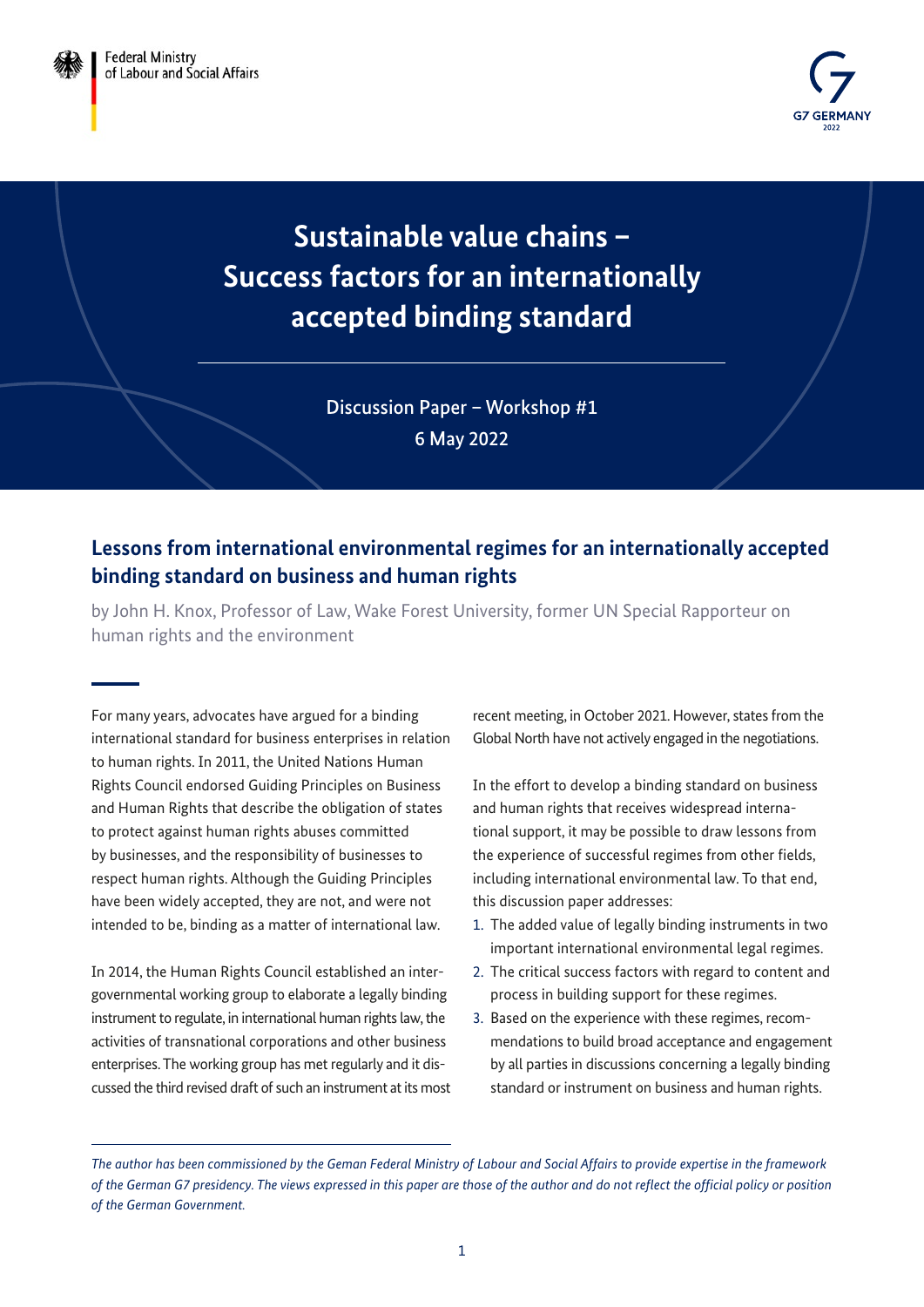

## **1. The value of legally binding instruments in international environmental regimes**

This section describes the added value of legally binding instruments in two international environmental regimes: (a) the regime for protection of the ozone layer; and (b) the regime for protection of the rights of individuals to information, participation in decision-making, and access to justice in relation to environmental matters (collectively called "access rights").

The ozone regime was chosen because it has near-universal state participation and is widely considered the most effective regime in international environmental law. The scope and effectiveness of the access rights regime are more limited, but its close connections to human rights law may make it particularly relevant to the development of an instrument on business and human rights.

## **A. The Ozone Regime**

The stratospheric ozone layer protects against ultraviolet solar radiation that causes skin cancer, contributes to cataract formation, and damages DNA. In the late 1970s, it became clear that the increasing use of chlorofluorocarbons and other ozone-depleting substances (ODS) was depleting the ozone layer. Some states took actions in their domestic laws to regulate ODS. However, because ODS can be produced anywhere in the world, and because wherever they are consumed their effects are felt globally, the only way to ensure protection of the ozone layer was to adopt a comprehensive, detailed regime to phase out ODS everywhere.

The two principal legal instruments in this regime are the 1985 Vienna Convention for the Protection of the Ozone Layer and the 1987 Montreal Protocol on Substances that Deplete the Ozone Layer. With 198 state parties each, the Vienna Convention and the Montreal Protocol have virtually universal membership. The regime that they established is one of the most effective in the history of international law. About 98 % of ODS production and consumption have already been phased

out, and the ozone layer is expected to return to pre-1980 levels by the middle of the century. As a result, the UN Environment Programme (UNEP) estimates that two million people annually are saved from contracting skin cancer. Because some ODS are potent greenhouse gases, phasing them out has also significantly helped to reduce global warming.

The success of the ozone regime has depended on the willingness of states to adopt and implement binding standards at the national level. However, by using international legal instruments, states have channelled and reinforced that willingness in a comprehensive global regulatory structure with the following elements:

- 1. phase-out schedules that require the reduction and eventual elimination of ODS, with longer schedules for developing countries;
- 2. the ability to expand the coverage of the regime to new ODS and to accelerate the phase-out of existing ODS on the basis of super-majority votes of the parties;
- 3. the flexibility to allow limited exemptions for critical use;
- 4. financial mechanisms to assist developing countries meet their commitments;
- 5. trade restrictions on non-parties; and
- 6. non-confrontational procedures to oversee and promote compliance.

## **B. The Access Rights Regime**

Unlike the ozone regime, the access rights regime does not have an overarching global legal framework. It does have a foundational global standard: Principle 10 of the non-binding Rio Declaration, which was adopted by states at the UN Conference on Environment and Development in 1992. Principle 10 states:

"Environmental issues are best handled with participation of all concerned citizens, at the relevant level. At the national level, each individual shall have appropriate access to information concerning the environment that is held by public authorities ... and the opportunity to participate in decision-making processes. States shall facilitate and encourage public awareness and participa-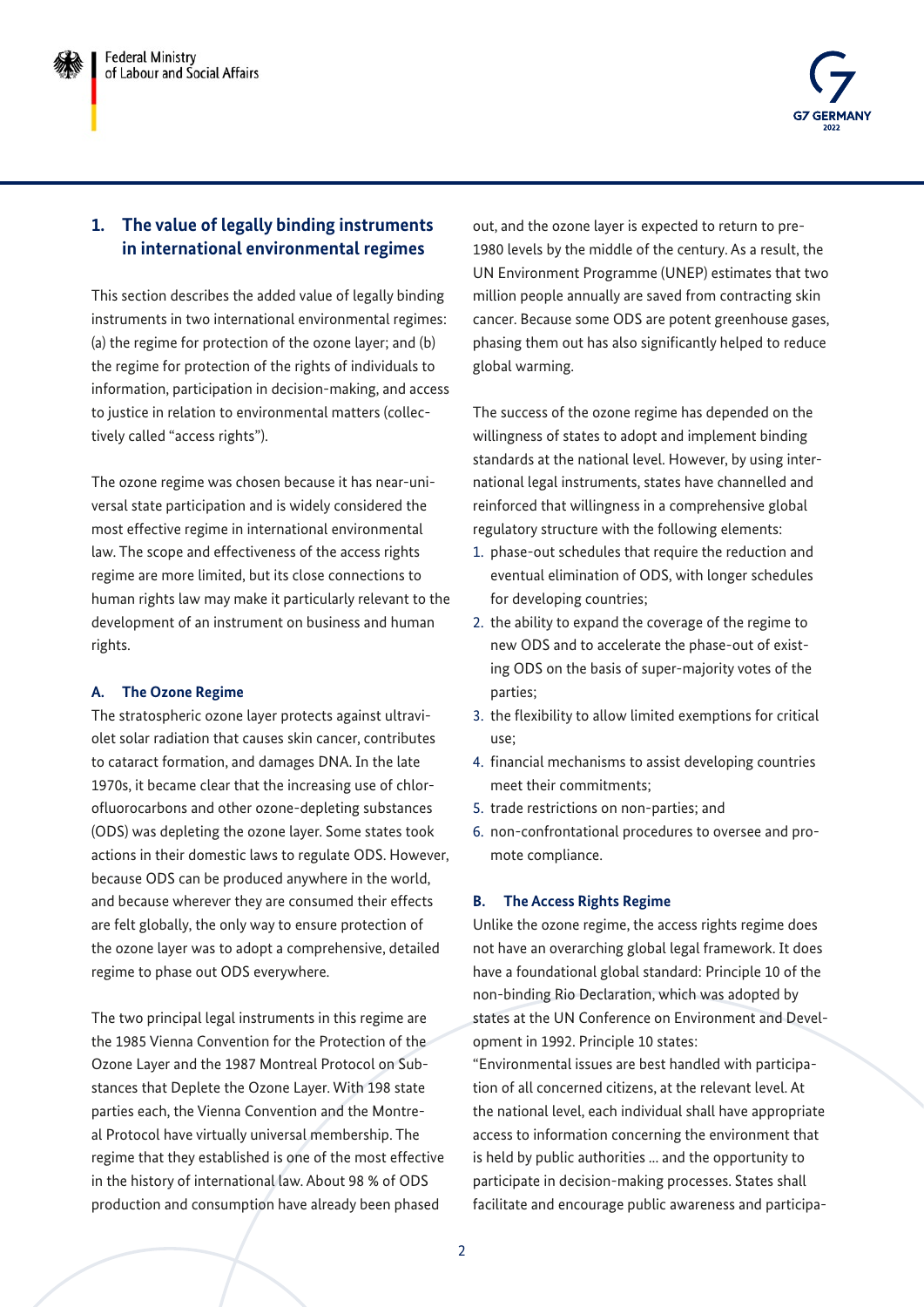

tion by making information widely available. Effective access to judicial and administrative proceedings, including redress and remedy, shall be provided."

Other elements of the access rights regime include: provisions in many multilateral environmental agreements that encourage or require their parties to provide access to information and/or promote public participation on issues within the scope of the agreements $1$ ; the non-binding Bali Guidelines, which were adopted by the UNEP Governing Council in 2010 to elaborate how all states should implement the Principle 10 access rights; model laws on access to information adopted by the Organization of American States and the African Union; and, most notably, two regional agreements that codify the Principle 10 access rights and set out binding obligations on states.

The first of these agreements, the Aarhus Convention, was adopted in 1998 under the auspices of the UN Economic Commission for Europe (UNECE). It requires each of its parties to: provide environmental information (defined broadly) on request; provide for public participation in environmental decision-making; and ensure that members of the public have access to legal remedies for failures to provide environmental information and facilitate public participation[.2](#page-10-0) The Convention entered into force in 2001, and it now has 47 parties (including the European Union) in Europe and central Asia.

In 2018, under the auspices of the UN Economic Commission for Latin America and the Caribbean (UNECLAC), states adopted the Escazú Agreement, which also includes detailed provisions requiring that its parties: ensure the public's right of access to environmental information; collect and disseminate environmental information; provide for public participation in environmental decision-making; and ensure access to remedies in relation not only to information and public participation, but also to 'any other decision, action or omission that affects or could affect the environment adversely or violate laws and regulations related to the environment'.<sup>3</sup> The Escazú Agreement entered into force in April 2021, and it currently has 24 signatories and 12 parties.

In comparison to the ozone regime, the effectiveness of the access rights regime is difficult to measure. Many states have adopted national legislation guaranteeing one or more access rights. For example, by 2012, twenty years after the adoption of Principle 10, one-half of all countries had enacted legislation guaranteeing access to environmental information. Today, 187 states have adopted laws on environmental impact assessment.<sup>[4](#page-10-0)</sup> UNEP has published a detailed implementation guide for the Bali Guidelines that describes many examples of good practices by states around the world in providing rights to participation and remedy as well as information. In some cases, the international standards have helped lead to the adoption of such legislation at the national level.<sup>5</sup>

However, many states do not respect and protect access rights. Even many states that have adopted laws recognizing the rights do not effectively implement and enforce them in practice. Nevertheless, it seems clear that the access rights regime, especially the Aarhus Convention, has contributed to greater protection and implementation of these rights at the national level than would otherwise exist.

The Aarhus Convention has been described as "a driving force behind the strengthening of procedural environmental rights throughout Europe and Central Asia.["6](#page-10-0) To promote compliance with the Convention, the first Meeting of the Parties (MoP) established a Compliance Committee, composed of nine independent experts, which receives complaints of non-compliance, including from members of the public, and issues non-binding reports and recommendations. The MoP reviews the Committee's reports and may take a number of responses, including providing advice and facilitating assistance to individual parties; requesting parties to submit strategies to achieve compliance; issuing declarations of non-compliance, and even suspending a party's rights under the treaty.<sup>7</sup>

Scholarly studies have emphasized the role of the Com-pliance Committee in promoting compliance.<sup>[8](#page-10-0)</sup> This type of mechanism is unusual for international environmental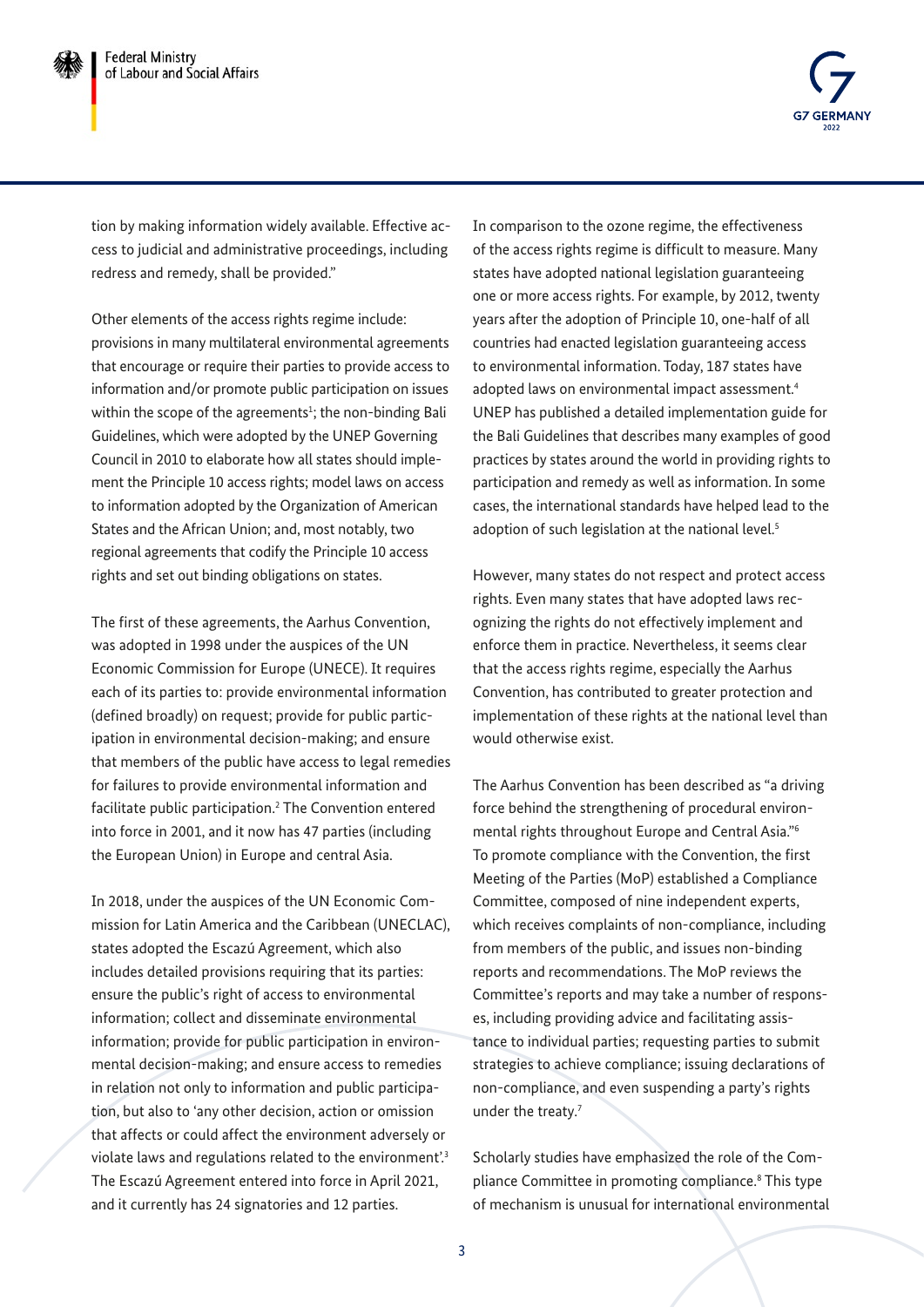

agreements, which usually rely on non-adjudicative intergovernmental mechanisms (as the Montreal Protocol does) to promote voluntary compliance. In this respect, Aarhus more closely resembles human rights treaties, which often establish tribunals or other independent monitoring bodies with the authority to receive complaints and issue decisions.

The Aarhus Convention has also been the catalyst for, or contributed to, other international efforts to promote access rights. For example, the Organization for Security and Co-operation in Europe (OSCE) has established 60 Aarhus Centres in 14 countries in Eastern Europe and Central Asia. The Centres promote implementation of the Convention and generally assist the public in exercising their access rights. In addition, the European Court of Human Rights has cited Aarhus in interpreting the obligations of states under the European Convention on Human Rights in relation to environmental matters.<sup>9</sup>

The Escazú Agreement established a "Committee to Support Implementation and Compliance," which "shall be of a consultative and transparent nature, non-adversarial, non-judicial and non-punitive and shall review compliance of the provisions of the present Agreement and formulate recommendations." Like Aarhus, Escazú left the rules on the structure and functions of this mechanism to be established by the Conference of the Parties at its first meeting, to be held 19–22 April 2022. Because the mechanism has not yet begun to function, it would be premature to try to assess its effectiveness.

## **2. Critical success factors in building consensus around these instruments**

The ozone regime and the access rights regime provide examples of how to build consensus around legally binding instruments. Although states are the key actors in adopting and implementing such instruments in international law, these lessons also apply with respect to support from other actors, including civil society and business enterprises.

In each case, three factors seem to have been especially important in building consensus: (a) identifying an important problem that raised international concerns and that was not being satisfactorily addressed; (b) establishing an inclusive process to develop and implement a legal regime to address the problem; and (c) incorporating flexibility within the regime itself. These factors played out in different ways in the two regimes.

#### **A. Identification of the problem**

The impetus to develop the ozone regime came directly from greater scientific attention to the nature of the threat that ODS posed to the ozone layer and to human health. Soon after the threat was identified, governments agreed to study it together: in 1977, UNEP adopted a World Plan of Action that called for international research on, and monitoring of, the ozone layer. As it became clear that the causes and effects of ozone depletion were global and therefore could not be addressed without effective collective action, states turned to international legal cooperation. An important aspect of this identification and clarification of the problem was that it was done publicly, through the dissemination of information internationally and domestically, which resulted in heightened popular demand for efforts to address it.

The lack of access rights is a more difficult problem, because it stems from both a lack of capacity and, perhaps more important, a lack of political will on the part of governments and political elites.<sup>10</sup> Nevertheless, from early in the modern environmental movement, and increasingly after the 1992 Rio Conference, there have been continuous efforts to draw attention to the importance of access rights to effective environmental governance as well as the enjoyment of human rights. At the global level, examples include the Bali Guidelines adopted by the UNEP Governing Council in 2010 and the first UNEP report on the environmental rule of law in 2019. Regionally, the Aarhus Convention and the Escazú Agreement were both preceded by regional discussions of the nature of the challenge, and the adoption of non-binding guidelines at the regional level, which paved the way for the negotiation of the binding treaties.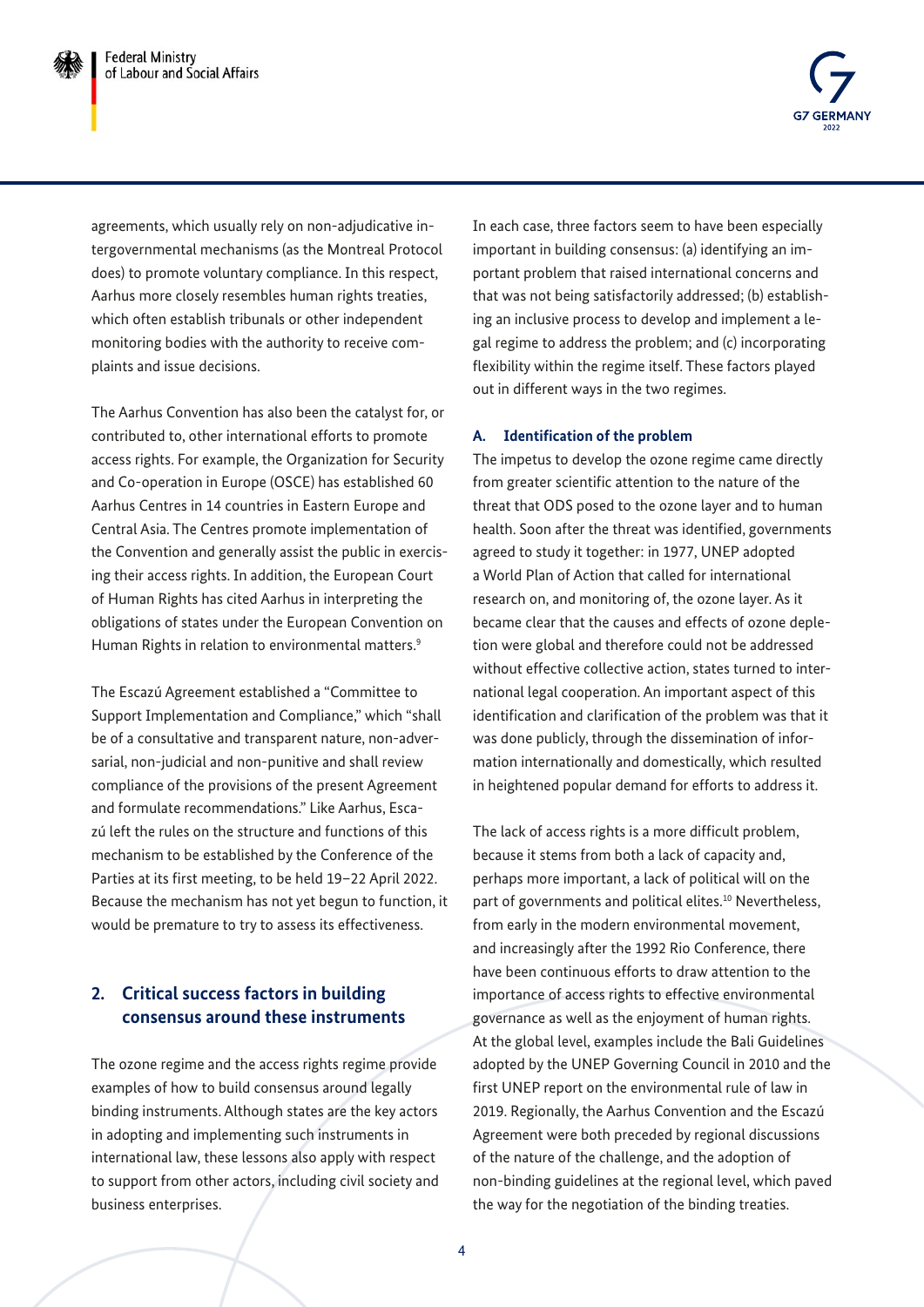

#### **B. Inclusive processes**

Both the ozone and the access rights regimes have had inclusive processes in their negotiation and implementation. The processes have been open to all UN member states (or, for the regional agreements on access rights, the states within the UN regional commission), and they have also provided for participation by interested nonstate actors.

In both regimes, some states initially took a more active role in requesting and pursuing the negotiations. With respect to ozone, the United States and Scandinavian states took the lead in pressing for action in the late 1970s. Other European states initially resisted but later participated actively in the negotiations. However, the openness of the regime was not enough to ensure widespread engagement and support. Many states in the Global South did not fully engage until after the Vienna Convention and Montreal Protocol had been negotiated in the 1980s.

To a large degree, the greater involvement of states over time in the regime can be attributed to the growing realization of the dangers of ozone depletion. However, several features of the regime have also facilitated and encouraged broader inclusion. First, the regime restricts trade with non-parties in ODS and products containing ODS. Second, in 1990, at the second Montreal Protocol MoP, developed and developing countries agreed on a program of financial assistance to help developing countries, including China and India, adopt substitutes for ODS. These two elements provided strong incentives for states to join the regime, in order to benefit from financial assistance and to avoid trade restrictions. A third attractive feature of the ozone regime is that it has included mechanisms, described in the next section below, which allow some flexibility in the application of its obligations to states in different situations.

With respect to non-state parties, it is noteworthy that the most affected business enterprises – in particular, the major chemical companies – played a very active role in the negotiation of the ozone regime. Although they did not participate directly in the intergovernmental negotia-

tions, the companies closely followed the talks and their representatives regularly interacted with governments, including by often being present in the negotiating room itself (albeit not at the negotiating table). Indeed, one of the chief U.S. negotiators later said, "we negotiated the [Montreal] Protocol and its subsequent amendments with industry and with other governments simultaneously."[11](#page-10-0) Another mechanism through which business enterprises have participated is the Technology and Economic Assessment Panel (TEAP), which the parties created in 1990 to serve as an advisory body on technical and economic issues. TEAP has regularly included experts from industry as well as government and academia.

Because the United States had already moved to regulate ODS through domestic law, U.S. companies were more inclined to support binding international measures as a way of levelling the playing field with their competitors in other countries. In countries that had not taken such domestic regulatory measures, the chemical companies resisted international regulation more strongly. However, as alternatives to ODS became more technically and economically feasible, the industry as a whole became less resistant to the adoption of stricter limitations on ODS.

The negotiations of the two regional treaties on access rights were each open to all states in the relevant UN Economic Commission: UNECE and UNECLAC. The Aarhus Convention is also open to membership by non-UNECE member states upon approval by the Aarhus MoP, which has made clear that the approval would not require a substantive review of the national legal system of any state wishing to join. However, no non-UNECE state has yet joined the Convention.

Environmental civil society organizations (CSOs) have been involved in the Aarhus Convention since its inception. Among other things, CSOs have the rights to bring cases to the Compliance Committee, nominate potential members of the Committee, and observe its proceedings. In the negotiation of the Escazú Agreement, governments decided to provide a formal role for CSOs, literally giving them a seat at the negotiating table. The CSOs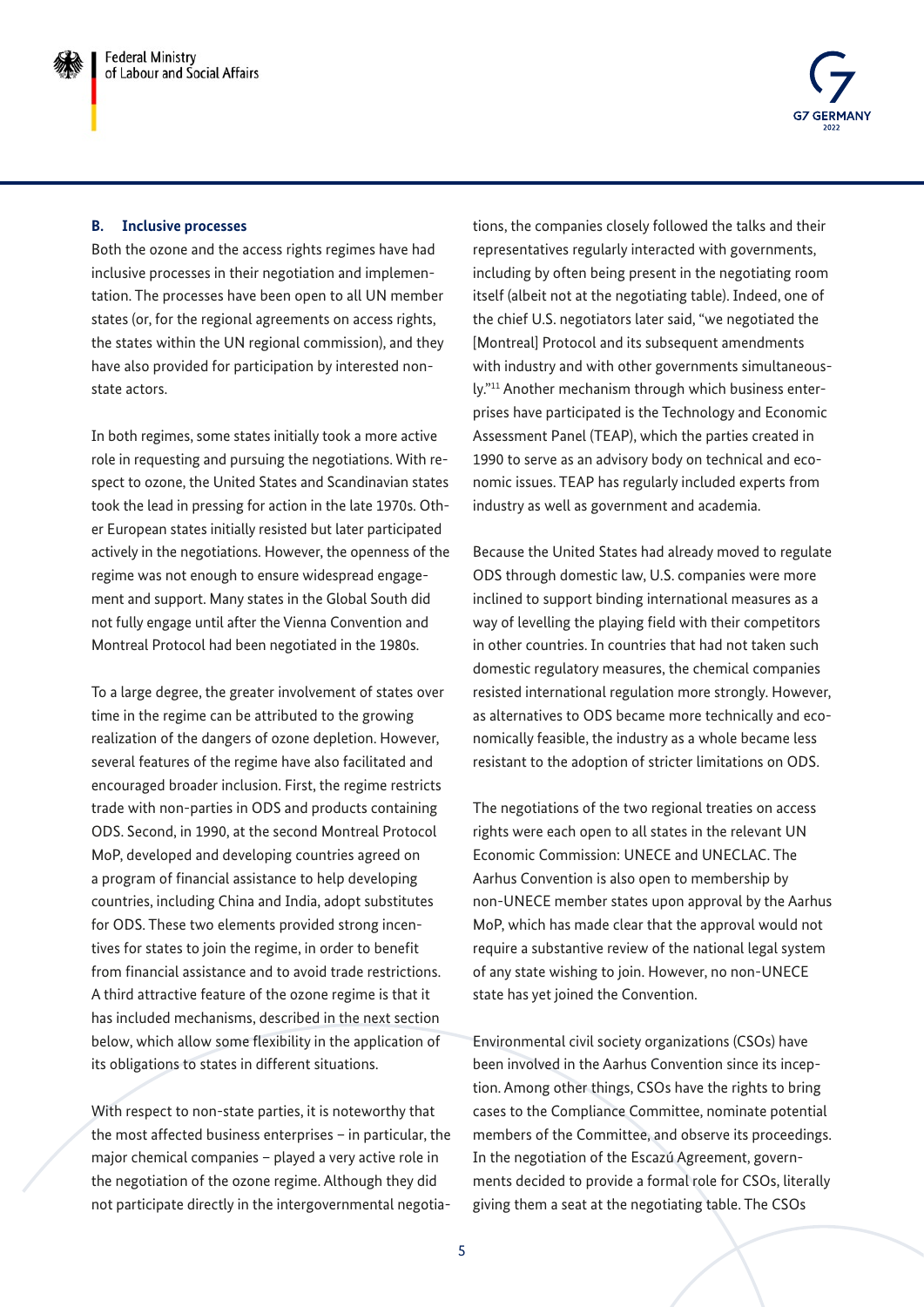

were asked to appoint a representative, on a rotating basis, who could speak on their behalf directly to governments in the formal negotiations, including by suggesting language in the negotiating text and commenting on proposals. Governments and CSOs have emphasized the importance of this approach to fostering widespread support for the Escazú Agreement.

#### **C. Flexibility in implementation**

One of the challenges in any international legal regime is to develop standards that are flexible enough to encourage participation, but are not so flexible that they require no changes in behavior and are therefore ineffective. Flexibility can be incorporated in several ways, including by setting out different levels of obligation for different types of duty-holders, and by providing mechanisms through which the regime may change its standards over time to respond to new information.

In the ozone regime, the parties incorporated flexibility along three main lines. First, they realized that it would be inappropriate to impose exactly the same obligations on developed and developing countries. (The reasons for this differentiation included the greater historical responsibility of developed countries for the problem, the greater resources they had to adopt substitutes for ODS, and the need to ensure that phasing out ODS did not interfere with the development of lower-income countries.) As a result, the regime gives developing countries more time (generally, ten years) to phase out ODS and, as noted above, provides them substantial financial support to find replacements.

Second, the parties understood that some types of uses of ODS may be extremely difficult to phase out. As a result, the Protocol provides that even after a full ban on production takes effect, the parties may permit limited production of ODS for specific uses that they agree are "critical uses."

Third, the creators of the ozone regime recognized that further scientific research might identify other ODS and/ or reveal that known ODS were a greater threat than

previously realized. Therefore, the Vienna Convention and Montreal Protocol authorized parties to add new chemicals to the list of controlled substances and to tighten restrictions on ODS once added. Bringing new substances under the regime requires that the parties agree by a two-thirds vote to amend the Montreal Protocol. These amendments bind only those parties that accept them. However, after an ODS has been added, the MoP may tighten restrictions on it more easily, through deciding by a two-thirds vote (including a double majority of developed and developing countries) to adopt an "adjustment" to the Protocol. Once adopted, an adjustment amends the Protocol and becomes binding on all parties whether or not they have formally agreed to it. At MoPs in London (1990), Copenhagen (1992), Vienna (1995), Montreal (1997), Beijing (1999), and Kigali (2016), the parties used these provisions to expand the coverage of the regime and to tighten its ODS phase-out schedules.

Conferences/Meetings of the Parties (CoPs/MoPs) in international environmental law facilitate this kind of dynamism, because each one is a governance body specific to the particular agreement. If the agreement gives the CoP or MoP the authority to do so, it can oversee subsidiary bodies, monitor compliance by states, take decisions, and adopt amendments and interpretations of the underlying treaty. Human rights treaties, in contrast, generally do not use COPs/MOPs in this way. Instead, they rely primarily on tribunals or treaty bodies composed of independent experts to monitor compliance.

These two approaches are not mutually exclusive. The Aarhus Convention illustrates how they can be combined. As noted above, Aarhus has a Compliance Committee of independent experts, but the Aarhus MoP plays a primary role in governance, including by deciding what actions to take in relation to the reports of the Compliance Committee. As a result, the Aarhus compliance mechanism combines the advantages of an objective review of a state's compliance by a body of independent experts with the flexibility of intergovernmental review and engagement with the state in question on how best to bring the state back into compliance. In addition, the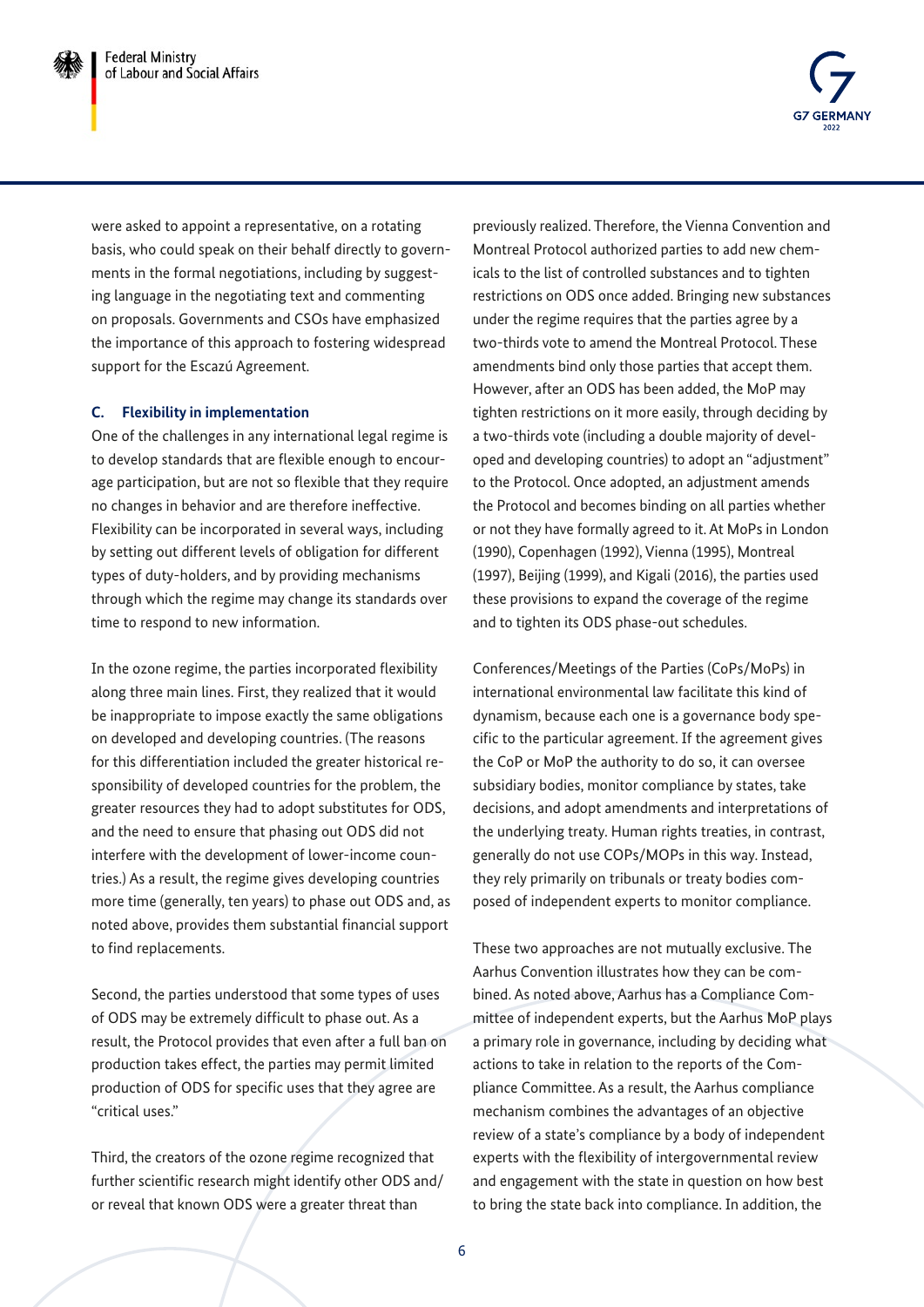

UNECE can provide technical support for compliance where needed, as can the OSCE through the Aarhus Centres.

The access rights regime also provides another type of flexibility, by allowing different sets of countries to reach agreements at their own speed. At the broadest level, in the 1992 Rio Declaration and the 2010 Bali Guidelines, global agreement was achieved by adopting non-binding standards written in general language. In contrast, the two regional agreements, which included binding and more detailed provisions, were negotiated at different times by smaller groups of countries. This enabled the UNECE states that felt able to adopt binding legal obligations more quickly to do so in the 1990s, without waiting for a global agreement, and then the Latin American and Caribbean countries to do likewise nearly two decades later. (At the moment, there is still no significant movement towards adoption of similar regional agreements in Africa or Asia.)

In addition, pursuing agreements at the regional level allowed states and CSOs to focus attention on problems and concerns of particular interest to that region. For example, the Escazú Convention includes a path-breaking provision requiring the protection of environmental rights defenders, who have been at great risk in many countries in Latin America.

The concept of different groups of countries proceeding at different speeds could be realized in ways other than along regional lines. In the context of business and human rights, for example, countries that are linked through being the home and host countries of many of the same multinational corporations, and that share similar attitudes about how to regulate those corporations, could decide to enter into agreements together without waiting for a global agreement. Alternatively, a global agreement might provide a kind of menu of options, from which home and host countries facing shared issues could jointly decide to adopt the standards they felt made most sense for their situations.

## **3. Recommendations to build broad support for an instrument on business and human rights.**

The ozone regime shows that it is possible to achieve a very high level of participation in and compliance with international instruments that require real changes in states' laws and practices, including changes in how they regulate private actors. The access rights regime indicates that, even in the absence of such a uniformly high level of engagement and compliance, an international regime may still be effective in that it results in changes in behavior toward achieving shared goals and standards.

The experience with these regimes suggests some recommendations in relation to building support for an instrument on business and human rights, in relation to each of the three factors described above: (a) identifying the problem; (b) establishing inclusive processes; and (c) providing for flexibility.

#### **A. Identification of the problem**

A prerequisite for international support for a new instrument is that the interested actors must agree that there is a problem that requires international cooperation to solve. The following recommendations all have to do with building consensus on that point.

- **• Obtain initial, broad-based support.** Ideally, the initiative should be supported from the outset by a representative group of stakeholders. In this context, that means including representatives of states in the Global North, states in the Global South, business enterprises, and relevant CSOs. The experience with the ozone and access rights regimes shows that progress can begin with a relatively small group of states, as long as they take steps as soon as possible to expand the support more broadly.
- **• Clarify the problem to be addressed.** The ozone and the access rights regimes illustrate the importance of starting the broad-based discussions by examining the areas of concern that could be addressed by a legally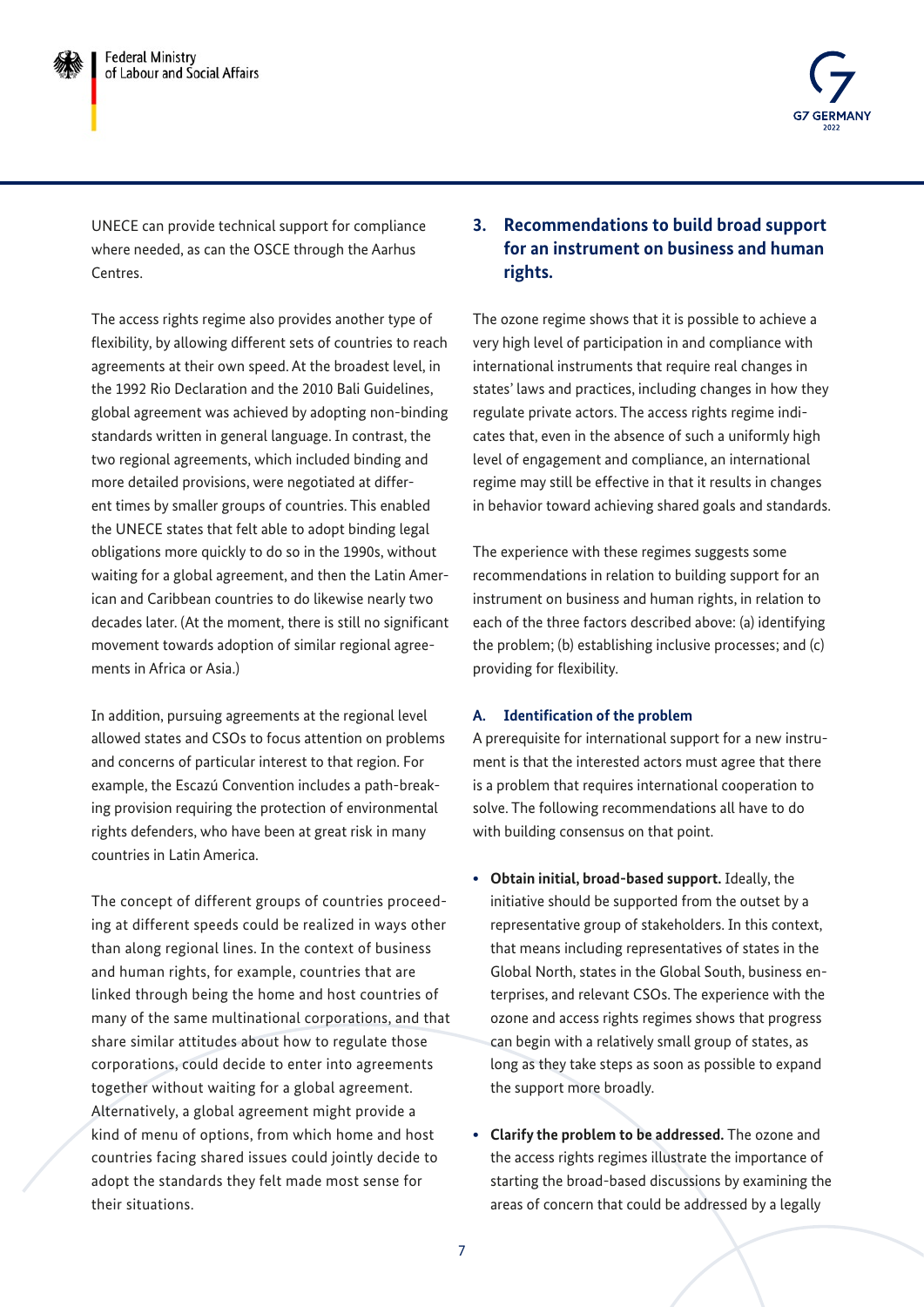

binding instrument. Before negotiating the elements of a possible instrument, the interested parties should hold open discussions to identify exactly what issue the instrument will address. In many cases, as in the ozone regime, it will be useful to have preliminary studies on the scope and extent of the problem, to clarify its characteristics and how it might be addressed.

In relation to business and human rights, much of this groundwork has already been done, including by the former Special Representative of the Secretary-General, John Ruggie, in his work on business and human rights between 2005 and 2011, and by the working group on business and human rights established by the Human Rights Council in 2011. Nevertheless, it would be important to clarify which particular problems in relation to business and human rights this instrument might address. Will its scope include all types of business-related human rights abuses? Or will it address a narrower set of issues, such as filling potential gaps in national jurisdiction over business enterprises, or developing uniform standards for supply chain due diligence?

**• Draw on institutional support.** The experience of both the ozone and access rights regimes shows the importance of being able to draw on expertise from international secretariats: UNEP in the case of ozone and the global access rights standards, and UNECE/UNECLAC for the regional agreements. In addition to providing logistical support in holding discussions, expert meetings, and negotiations, a secretariat can provide drafting and technical support. The secretariat that has supported the negotiation of a legal instrument on business and human rights to date is the Office of the High Commissioner for Human Rights (OHCHR). It may be worth considering whether to supplement OHCHR's expertise with support from other sources within the UN family of organizations that have more experience in international jurisdiction and/or business regulation.

**• Build on existing frameworks.** It is critical to stress that any negotiation for a new instrument on business and human rights is not starting from a blank slate. First, any new initiative must take into account the fact that several rounds of negotiations towards a binding international instrument have already taken place under the auspices of the Human Rights Council. Any new initiative should make clear from the outset that it will build on the work already accomplished by this negotiation, despite the fact that governments from the Global North have not actively participated in it.

Second, and more generally, any new initiative must be in accordance with the international framework already established for business and human rights. The most important instrument describing that framework remains the Guiding Principles on Business and Human Rights, which have received a large amount of support from governments, business enterprises, and civil society organizations. The first pillar of the UN Guiding Principles clearly sets out the fundamental obligation of states in respect of business enterprises. Guiding Principle 1 states: "States must protect against human rights abuse within their territory and/ or jurisdiction by third parties, including business enterprises. This requires taking appropriate steps to prevent, investigate, punish and redress such abuse through effective policies, legislation, regulations and adjudication."

Although the Guiding Principles are not binding in themselves, they reflect that the "duty to protect" is already a well-established principle of international human rights law. Human rights treaty bodies and other authoritative sources have expanded on this duty and other duties of states in relation to businesses<sup>[12](#page-10-0)</sup>

The international framework on business and human rights also includes detailed statements of the responsibilities of businesses to respect human rights, which are set out, in particular, in the second pillar of the UN Guiding Principles and in chapter four of the OECD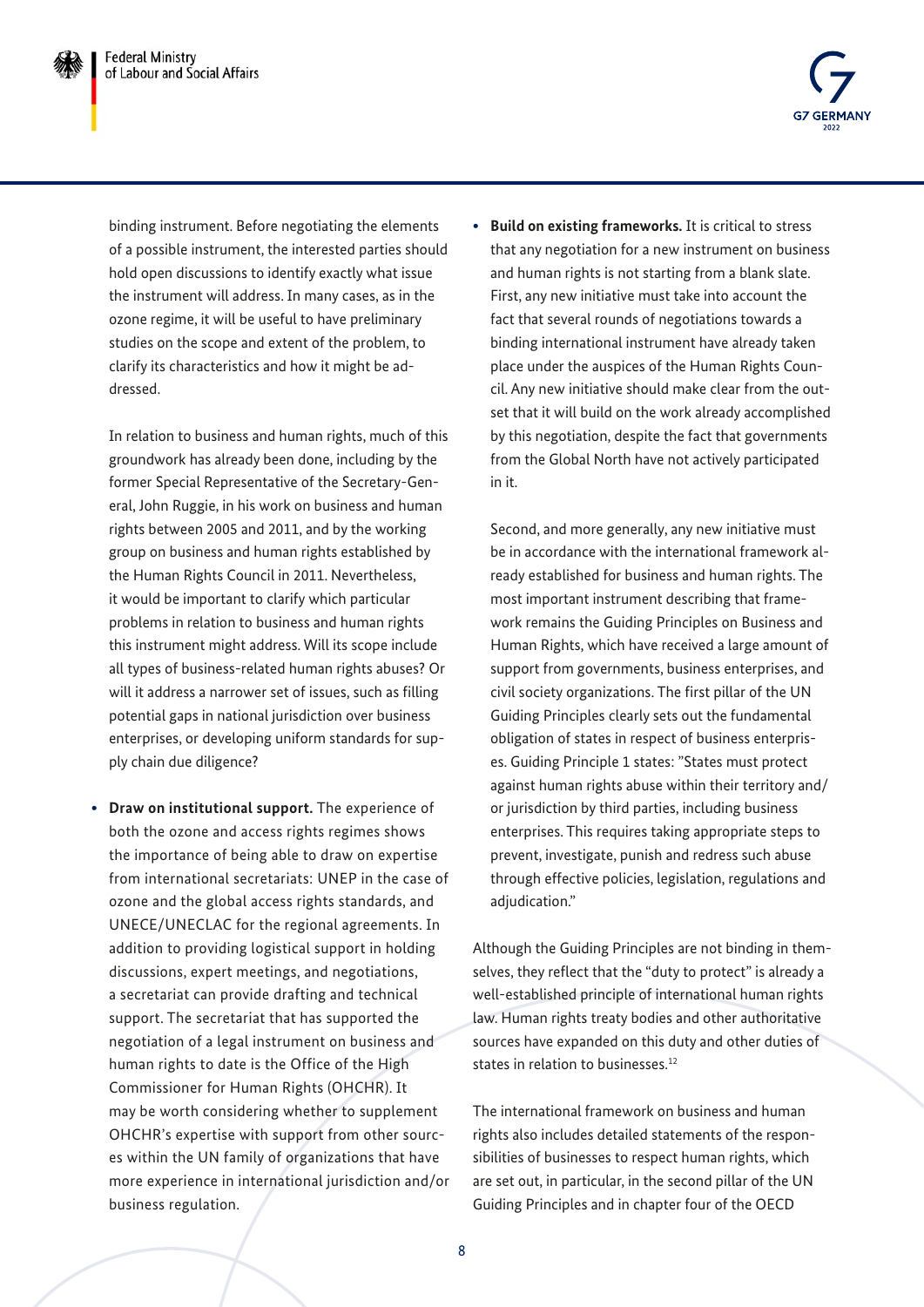

Guidelines for Multinational Enterprises. Again, even though these statements of the responsibility of business enterprises to respect human rights are not legally binding in themselves, they represent the often-expressed societal expectations of the international community for a minimum standard of conduct. Moreover, in many respects, they reflect legally binding norms at the national level.

Any new instrument must build on and promote the implementation of these normative standards, and under no conditions allow regression from them.

#### **B. Inclusion**

To achieve widespread support, the most important factor, again, is agreement among states that there is a problem that requires international cooperation to solve. There is no substitute for that. However, procedures for negotiating and implementing an international regime can encourage and facilitate engagement by states and other actors.

- **• Adopt an inclusive negotiating process.** The importance of having an inclusive process cannot be over-emphasized. It will be critical for any negotiation to be open to representatives from all interested states and stakeholders. However, the ozone regime shows that a smaller group of states can play a more active role initially and still begin to develop an international regime that eventually has very widespread engagement and support. Similarly, the access rights regime illustrates that if the problem to be addressed is one that is of particular interest to a smaller group of interested parties, it may be more appropriate and feasible for them to go forward rather than wait for universal agreement.
- **• Include incentives to join.** As explained above, the ozone regime included persuasive incentives to join: financial aid for developing states within the regime, coupled with trade restrictions against all states outside the regime. Proponents of a legally binding instrument in the area of business and human rights

should consider what incentives they can provide other states to join. What obstacles do different groups of states face in adopting and implementing standards in this area? If those obstacles are due to lack of capacity, how could capacity be built? If the problems are due to barriers to jurisdiction, how could those barriers be overcome? If the problems are due to the difficulty of meeting "one-size-fits-all" legal standards, how could those standards take into account the different situations and concerns of states without making the standards ineffective?

**• Facilitate participation by non-state actors.** The ozone regime and the access rights regimes illustrate the advantages of setting up formal mechanisms through which interested non-state actors, such as business enterprises and CSOs, can participate in the development and implementation of an international regime. Those advantages include: greater transparency, since the views of these actors will be expressed more openly; and potentially greater acceptance of the end-result by those most affected, since they will have been able to provide input into the process.

## **C. Flexibility**

As noted above, any new instrument should build on existing frameworks. More specifically, any flexibility provided to states in this instrument must be consistent with their obligations under human rights law. Nevertheless, it is possible to take into account the situations faced by different states, and to construct some flexibility mechanisms.

**• Take into account the different situations of states.** A fundamental principle of human rights law is that all human beings are entitled to the same rights. But the content of some of the human rights obligations of states varies according to the situation, including in particular any constraints on the resources of the state in question. Not all obligations vary in this way: article 2(1) of the International Covenant on Civil and Political Rights (ICCPR), for example, simply requires each of its parties "to respect and to ensure to all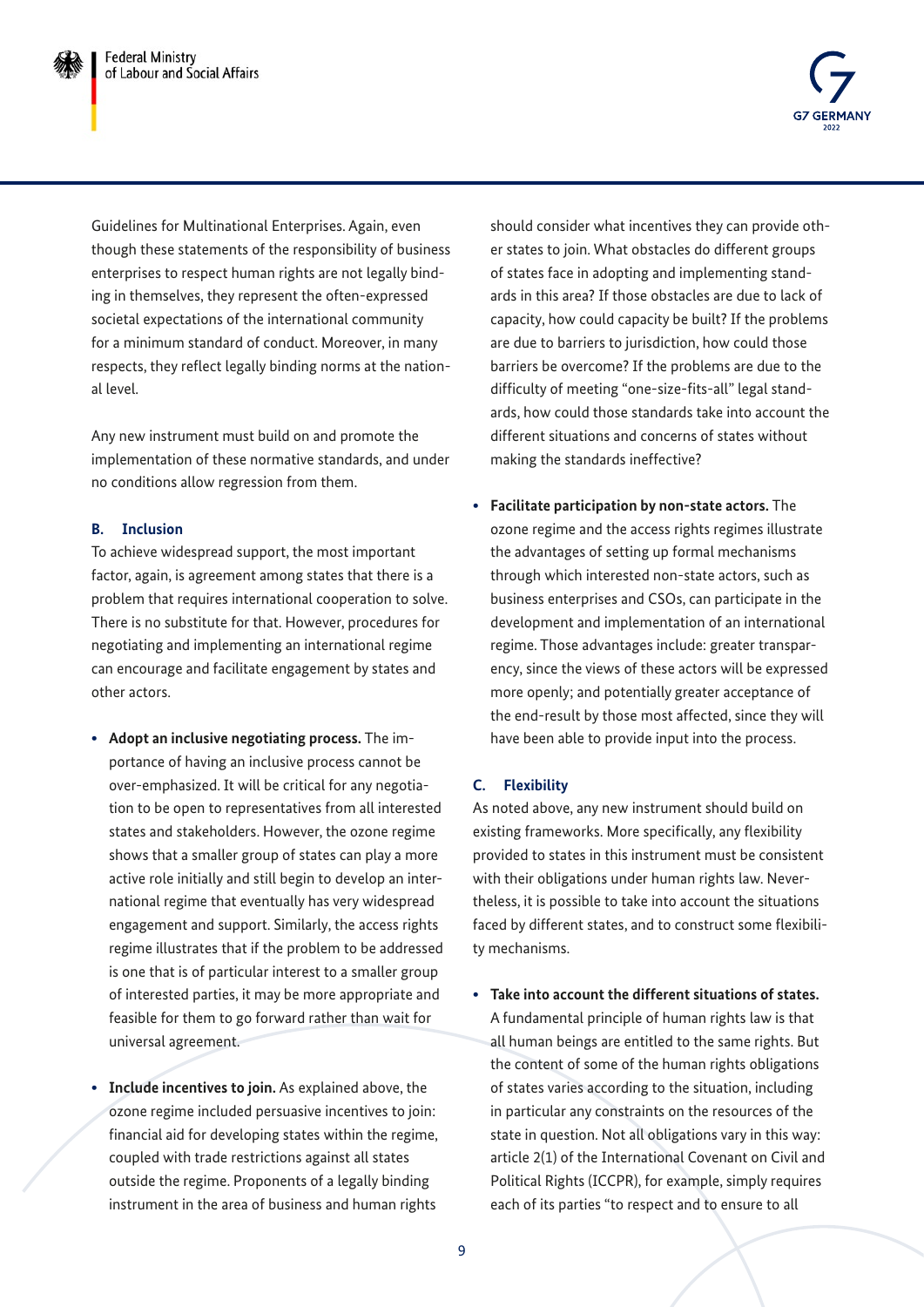

individuals within its territory and subject to its jurisdiction the rights recognized in the present Covenant". As is well understood, however, economic, social and cultural rights cannot always be fulfilled immediately. Article 2(1) of the International Covenant on Economic, Social and Cultural Rights (ICESCR) reflects this understanding, by requiring each of its parties "to take steps, individually and through international assistance and co-operation, especially economic and technical, to the maximum of its available resources, with a view to achieving progressively the full realization of the rights recognized in the present Covenant by all appropriate means."

It would be an oversimplification to suggest that all duties relating to economic, social and cultural rights are subject to progressive realization, or that all duties relating to civil and political rights require exactly the same conduct of states. Some obligations under the ICESCR, including the duty of non-discrimination, are of immediate effect. And while all parties to the ICCPR are required to respect civil and political rights by taking (or refraining from taking) essentially the same actions, the "duty to protect" requires states to exercise due diligence to prevent and redress the impairment of civil and political rights by private entities, including of course business enterprises. What level of diligence is due in a particular instance could therefore be affected by a number of factors that might vary from situation to situation, including the capacity of the state.

Any negotiation of a new instrument on business and human rights offers the opportunity to discuss frankly how different states face different types of challenges, and how those challenges might be addressed through international cooperation in ways that are fully consistent with states' obligations under human rights law.

**• Include appropriate flexibility mechanisms.** As the experience of the ozone and access rights regimes shows, flexibility does not mean including only "soft" obligations. Both of these regimes include specific, detailed obligations on states. At the same time, they provide a number of different flexibility mechanisms, some of which may be worth considering in the context of a new instrument on business and human rights.

To be clear, any flexibility mechanisms in such an instrument must be consistent with states' obligations under international human rights law. But as noted above, it may well be possible to adopt flexibility mechanisms that both take into account the different capabilities and conditions of states and help them to comply with their obligations under international human rights law, including in particular their obligations to protect against human rights abuses by business enterprises.

**John H. Knox** is the Henry C. Lauerman Professor of International Law at Wake Forest University. He graduated from Stanford Law School with honors in 1987, and worked at the U.S. Department of State and at a private law firm before joining academia in 1998. From 2012 to 2018, he served as the first UN Independent Expert, then the first Special Rapporteur, on the human rights obligations relating to the enjoyment of a safe, clean, healthy and sustainable environment. In 2018, in his final report to the Council, he presented Framework Principles on Human Rights and the Environment. He is on the board of the Universal Rights Group and on the board of editors of the American Journal of International Law.